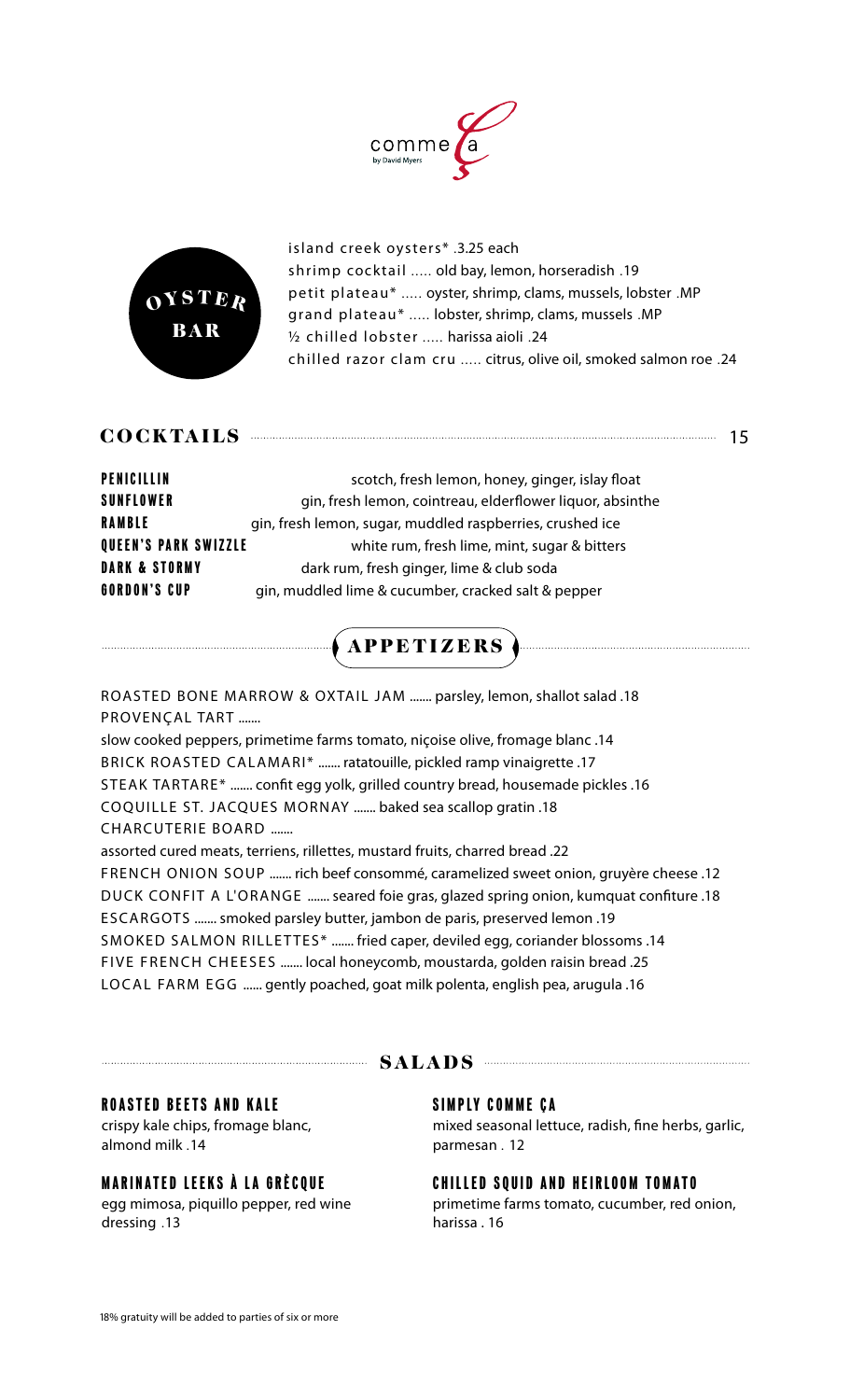



# ENTRÉES

roasted chicken petits pois À la franÇaise swet english pea, bayonne ham, pearl onion, lettuce .28

STEAK FRITES\* flat iron steak, maitre d' butter, hand cut fries .27

steak diane 14 oz. prime new york strip, pommes dauphine, cognac mustard cream .52

braised pork shank pied de cochon, vadouvan scented chickpea and carrot rémoulade .32

parisian gnocchi braised lamb neck, fava bean, goat cheese and mint .30

skuna bay salmon artichoke barigoule, young carrot, onion confit .34

trout amandine haricot vert, toasted almonds, brown butter .27

steamed mussels mariniÉre P.E.I. mussels, white wine, herbs, double cream .26

loup de mer tomato confit, fennel, niçoise olive, spring vegetable nage .36

PLATS du JOUR



Mon fried chicken 25

Tues best parts of the pig 28

Wed choucroute garnie 24

Thurs bet on the farm 26

Fri fruits de mer MP

Sat butcher's favorite cut 99

Sun lobster thermidor 29

# SIDES

POMMES ALIGOT - CREAMY POTATO PURÉE. CANTAL CHEESE 9

FRENCH FRY CONE 9

HARICOT VERT, GLAZED FRENCH GREEN BEANS 9

LOCAL FARMED VEGETABLES, glazed in shallot- THYME BUTTER. 9

**MACARONI GRATIN, BLOOD SAUSAGE, AGED** CHEDDAR BÉCHAMEL 10

SAUTÉED SPINACH, SMOKED PORK BELLY. FRIED ONIONS **9** 

> chef / founder david myers executive chef brian howard

\* thoroughly cooking food of animal origin, including but not limited to beef, eggs, fish, lamb, milk, poultry, or shellstock reduces the risk of food borne illness. young children, the elderly, and individuals with certain health conditions maybe at a higher risk if these foods are consumed raw or undercooked.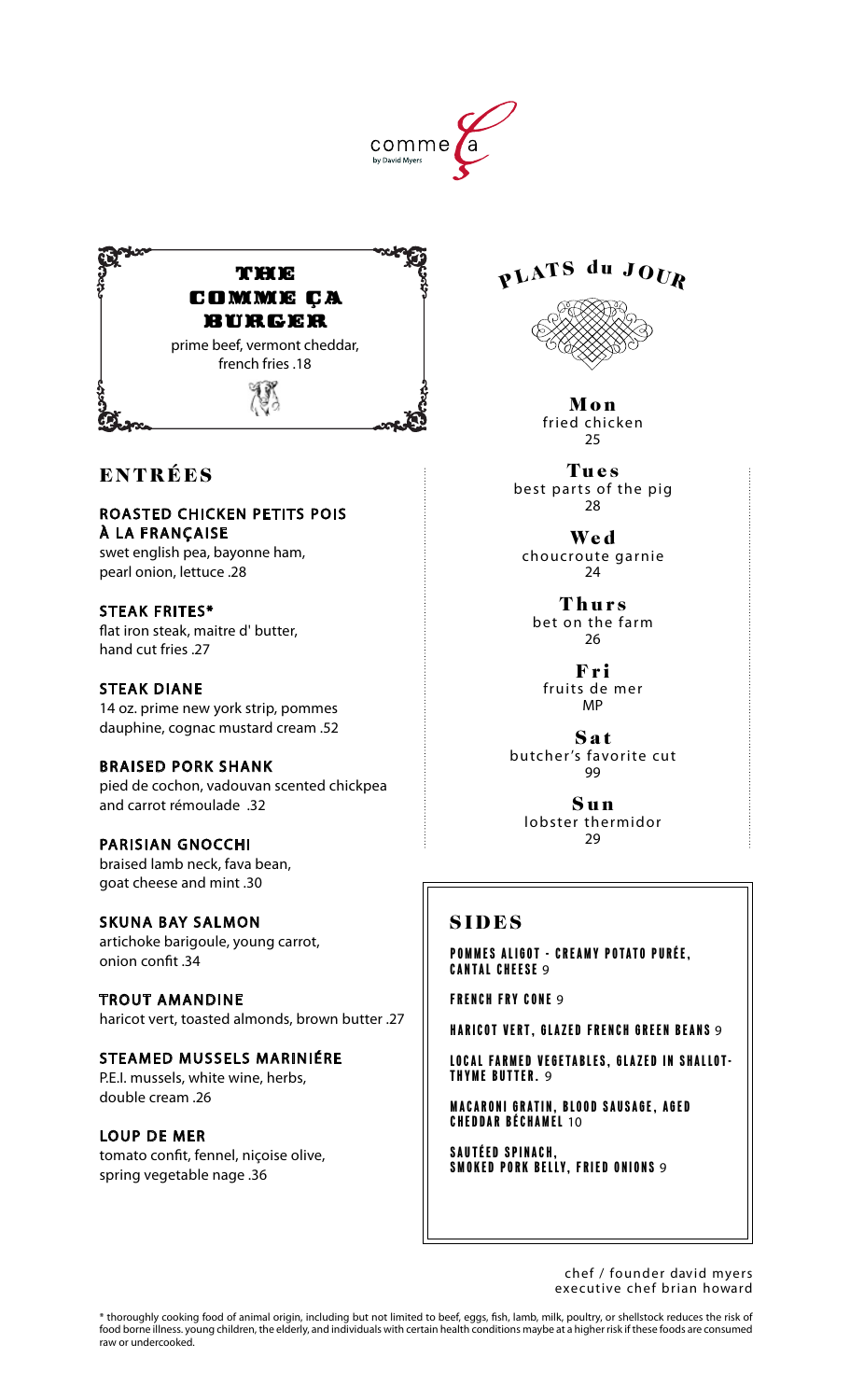



## special features

2003 DOM PERIGNON, champagne -france ..... glass 65 btl 425

nv jacquesson , brut "cuvée 7 3 4 " **CHAMPAGNE-FRANCE** .... glass 25 btl 150

2007 silver oak Cabernet Sauvignon , "alexander valley" sonoma-u.s.a. ..... glass 35 btl 140

2008 ramey Chardonnay, "russian river valley" sonoma-u.s.a. ..... glass 20 btl 99

### **BUBBLES**

2010 Brut Crémant de limoux, gérard bertrand languedoc-roussillon -france .... glass 13 btl 65

NV Rosé du bugey-cerdon , Renardat-Fâche " M éthode A ncestrale" Savoie - France .... glass 16 btl 80

### WHITE WINES

2011 RIESLING, KIONA VINEYARDS & WINERY WASHINGTON STATE-U.S.A.  $=$ glass 10 btl 40

2011 PICPOUL DE PINET. MOULIN DE GASSAC C ôteaux du Languedoc- France Organic ..... glass 13 btl 52

2011 SAUVIGNON BLANC / SEMILLON, CHÂTEAU BONNET "ENTRE 2 MERS" BORDEAUX-FRANCE  $=$ glass 14 btl 56

2011 Sauvignon Blanc, Girls in the Vineyard "ROOSTER VINEYARD" LAKE COUNTY-U.S.A.  $=$ glass 15 btl 60

2011 PINOT GRIGIO, Seghesio Family Vineyards Russian River Valley-U.S.A. ..... glass 16 btl 64

2009 PINOT GRIS, DOMAINE SCHLUMBERGER " Les Princes Abbés" Alsace - France ..... glass 15 btl 60

2008 VIOGNIER, PRIDE MOUNTAIN VINEYARD SONOMA COUNTY-U.S.A. ... glass 19 btl 76

2010 Chardonnay, Laguna Ranch Russian River Valley-U.S.A. ..... glass 18 btl 72

2010 Chardonnay, Patrick Piuze Petit **CHABLIS "VAL DE MER" BURGUNDY-FRANCE**  $=$ glass 17 btl 68

#### RED WINES

2010 GAMAY, DOMAINE BICHOT CRU BEAUJOLAIS "MORGON" BURGUNDY-FRANCE  $m$ alass 15 btl 60

2009 PINOT NOIR, DOMAINE BERNARD MOREAU Bourgogne Burgundy- France ..... glass 20 btl 80

2010 PINOT NOIR, KENWOOD VINEYARDS " Yulupa" Sonoma County-U.S.A.  $=$ glass 15 btl 60

2007 MERLOT. ACRE WINES "HAMES VALLEY" MONTEREY COUNTY-U.S.A. ... glass 16 btl 64

2010 merlot / syrah / sangiovese, PEDRONCELLI WINERY "FRIENDS.RED" SONOMA-U.S.A.  $=$ glass 13 btl 52

2009 MERLOT / CABERNET SAUVIGNON. "ENTRE DEUX **MERS" CHÂTEAU DU PIN BORDEAUX-FRANCE**  $=$ glass 16 btl 64

2009 MALBEC, WATERBROOK WINES "RESERVE Columbia Valley" Walla Walla, Washington STATE-U.S.A. .... glass 18 btl 72

2010 CABERNET FRANC, DOMAINE Chanteleuserie Bourgueil "Les Alouettes" LOIRE VALLEY-FRANCE ... glass 15 btl 60

2010 CABERNET SAUVIGNON, SMITH & HOOK CENTRAL COAST-U.S.A. ... glass 20 btl 80

2009 CABERNET SAUVIGNON / MERLOT, CHÂTEAU LACOMBE NOAILLAC MÉDOC-FRANCE  $=$ glass 18 btl 72

2010 GRENACHE / SYRAH / MOURVÈDRE, Gérard B ertrand Corbières Languedoc- Roussillon - France ..... glass 15 btl 60

2009 SYRAH, ANDREW MURRAY VINEYARDS "TOUS les Jours" Central Coast, California-U.S.A.  $=$ glass 14 btl 56

2010 petite sirah, Concannon Conservancy " Crimson & Clover" Livermore - U . S . A .  $m$ alass 15 btl 60

sommelier bruno bonnet